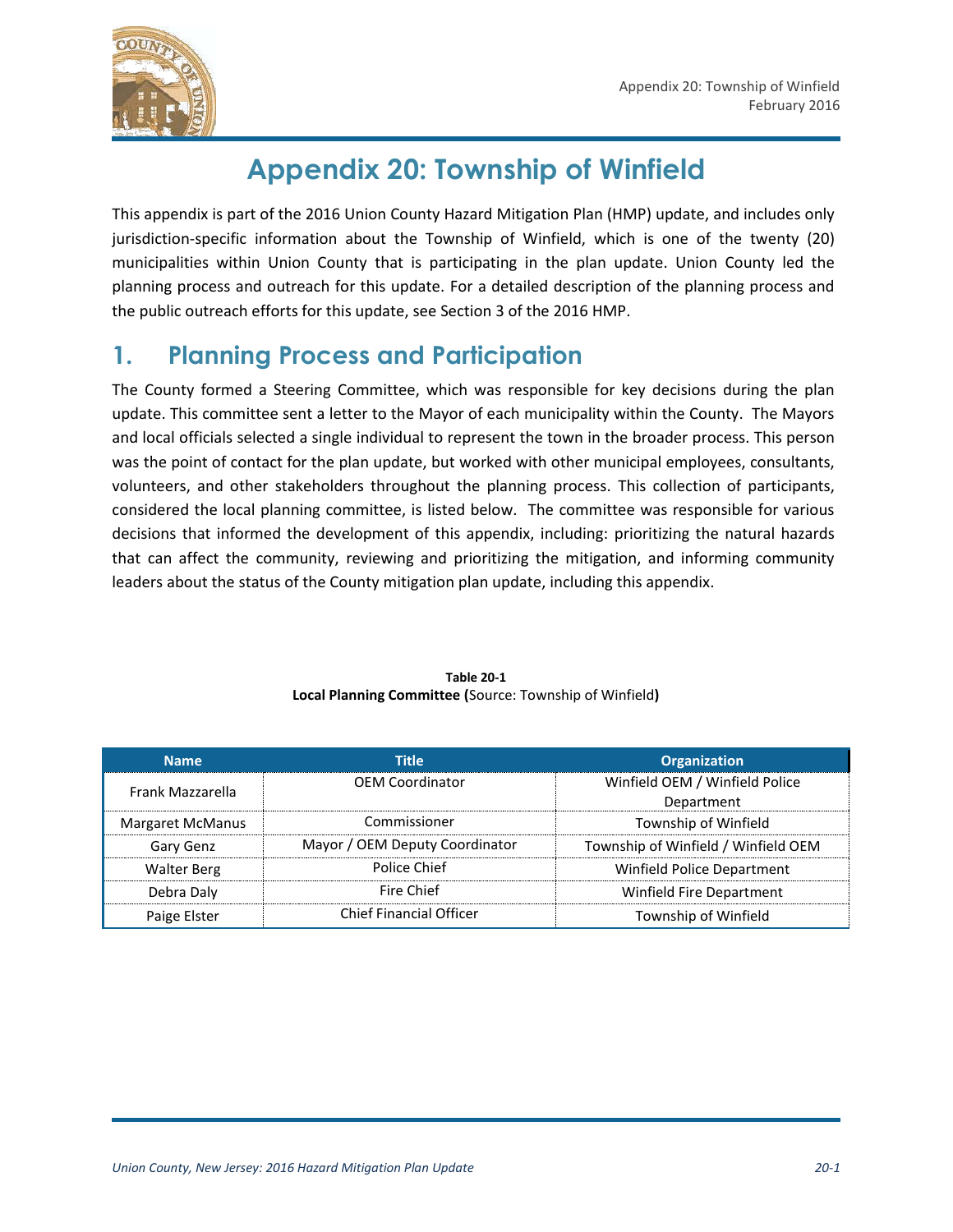

# **2. Community Profile**

The Township of Winfield has a total area of 0.17 square miles and is located in central Union County, New Jersey. As of 2010, the population was estimated at 1,471. This is a 2.84 percent decrease from the 2000 population, which was estimated at 1,514. Figure 20-1 is a map of the Township of Winfield. See Section 2 of the 2016 Plan update for a map of Union County.

The Township of Winfield has a unique history. The township was incorporated from a section of Clark Township by an Act of the Legislature on August 6th, 1941 in response to the building of a 700-unit Mutual Ownership Defense Housing Project. Winfield Park, designed for the defense workers of Kearny Shipyards, was created to address a housing shortage for workers. Winfield Park would become the last of the Mutual Ownership Defense Housing Projects to be built and occupied and the only one to become its own Township. To date the boundaries have remained unchanged and the residences within the Township were originally part of Winfield Park.

The Winfield Park Mutual Housing Corporation purchased Winfield Park from the federal government in 1950. The company still owns the residences within the development and is responsible for taxes that support the municipal government. The Township is governed by a three-person committee that is elected by staggered partisan elections after three year terms. The Township Mayor is selected by the committee each January.

### **2.1 Land Use and Development**

Winfield is a unique community with respect to development. The township was created in order to encompass a housing complex, and has remained largely unchanged since the 1940s. Winfield is a small residential community, with 97.26 percent of its 0.17 square miles of land area classified as urban/developed. Almost 99 percent of the parcels within Winfield are classified as residential, based on tax assessment data. Between 2004 and 2012, no (0) building permits were issued for residential homes within the Township. Winfield has a population density of 8652 people per square mile. The 2010 census estimates that 45 percent of the housing within the Township was renter-occupied, higher than the County average of 30.5 percent renter-occupied properties.

| <b>Table 20-2</b><br><b>Land Use/Land Cover Trends</b> | <b>Land Cover Class</b> | 2002<br>(acres) | 2007<br>(acres) | <b>Percent</b><br>Change | <b>Percent of</b><br>Total Land <sup>1</sup> |
|--------------------------------------------------------|-------------------------|-----------------|-----------------|--------------------------|----------------------------------------------|
| (NJDEP GIS, 2007)                                      | Agriculture             |                 |                 |                          |                                              |
|                                                        | Barren Land             |                 |                 |                          |                                              |
|                                                        | Forest                  | 3.151           | 3.151           | 0.00%                    | 2.74%                                        |
|                                                        | Urban                   | 111.78          | 111.78          | 0.00%                    | 97.26%                                       |
|                                                        | Water                   |                 |                 |                          |                                              |
|                                                        | Wetlands                |                 |                 |                          |                                              |

#### <sup>1</sup> Uses the 2007 land cover values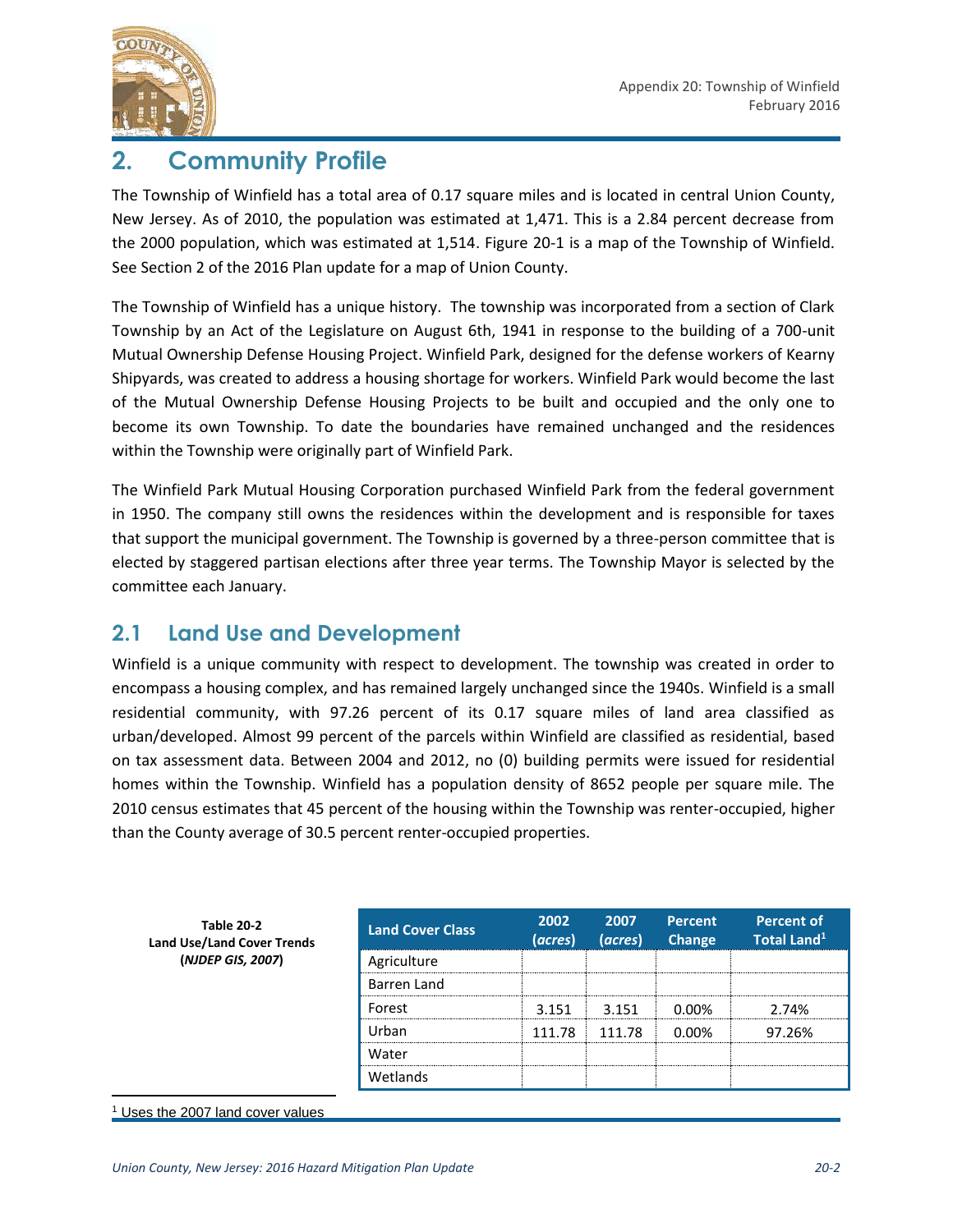

#### **Figure 20-1:**

#### **Land Use/Land Cover Map Township of Winfield**

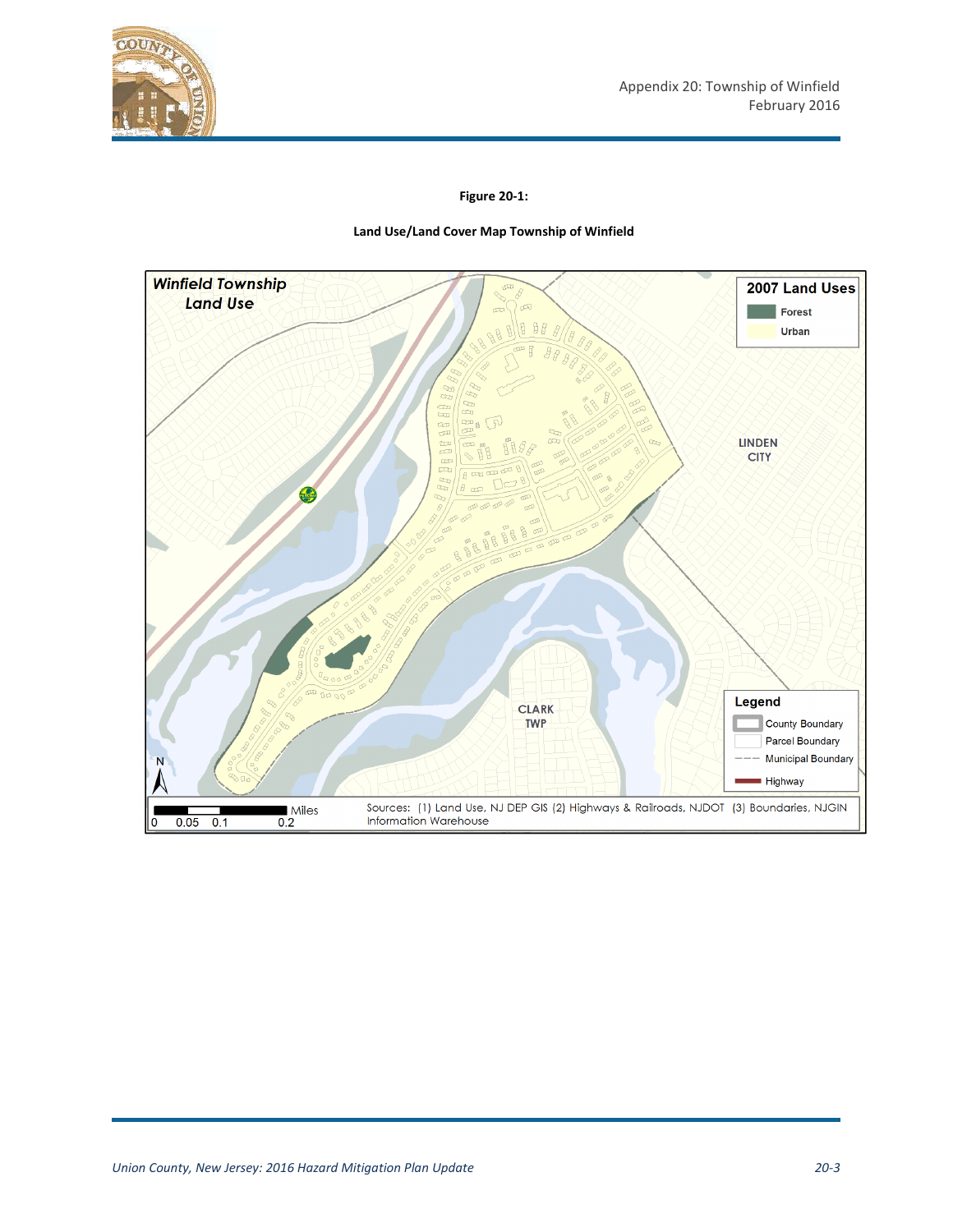

# **3. Hazard Identification and Risk Assessment**

This section of the Winfield mitigation plan appendix describes the natural hazards and risks that can affect the community. It should be noted that -- in accordance with FEMA requirements - only the hazards with aspects that are unique to the community are included in detail in this appendix.

## **3.1 Background and Hazard Rankings**

Like all the other jurisdictions in Union County, the Township of Winfield is potentially subject to the effects of all the hazards that are considered in this mitigation plan. However, the majority of these hazards have minimal impacts on the area, and are discussed in detail in the County part of the mitigation plan. FEMA mitigation planning guidance requires that County mitigation plans include a risk assessment section that "assess[es] each jurisdiction's risks where there vary from the risks facing the entire planning area" (44CFR 201.6 (c) (2) (iii). Because the Union County HMP update includes separate appendices for each jurisdiction, this requirement is met in the appendices, while risks that affect the entire County uniformly are discussed in the County part of the HMP.

One of the first steps in developing jurisdictional appendices was for participating municipalities to review and prioritize the hazards that can affect them. This was done based on how often a hazard has occurred, how significant effects have been in the past, the difficulty and cost of recovering from such events. Jurisdictions ranked the list of hazards as either high, medium, low, or no concern.

Table 20-3 shows Winfield's hazard rankings. The level of discussion and detail about specific hazards in this section are based on these rankings. Hazards that are ranked *high* include the most detail, and to the extent possible include probabilistic assessments of risk, i.e. likely future damages in the community based on the likelihood of occurrence. Hazards that are ranked *medium* have less detail and may in some cases refer to the main part of the county mitigation plan; they usually do not have probabilistic risk assessments, although potential future losses are discussed based on best available data. Hazards ranked *low* 

#### **Table 20-3 Township of Winfield Hazard Identification and Prioritization**

| Hazard                             | Priority |
|------------------------------------|----------|
| Extreme temperature -<br>cold      | High     |
| Extreme temperature -<br>heat      | High     |
| Severe storm - winter<br>weather   | High     |
| Straight-line winds                | High     |
| Drought                            | Med      |
| Ice storm                          | Med      |
| Severe storm - lightning           | Med      |
| Dam failure                        | Low      |
| Earthquake / Geological            | Low      |
| Erosion                            | Low      |
| Flood                              | Low      |
| Hail                               | Low      |
| Hazmat release – fixed<br>site     | Low      |
| Hazmat release -<br>transportation | Low      |
| High wind - tornado                | Low      |
| Landslide (non-seismic)            | Low      |
| Storm surge                        | Low      |
| Wildfire                           | Low      |

*\*Only the hazards ranked high and medium are analyzed in this appendix*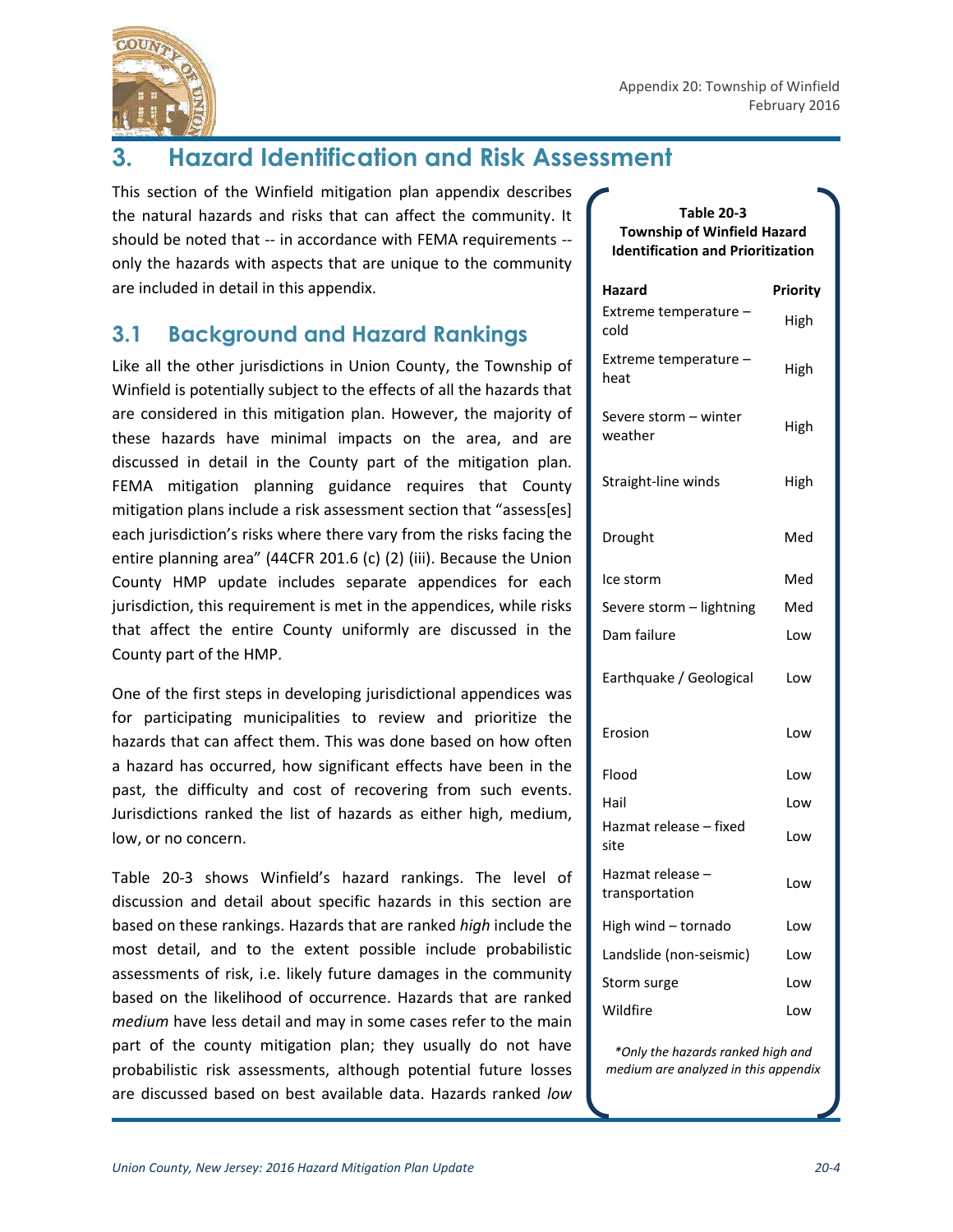

and *none* are not addressed in this jurisdictional appendix because they are discussed in the County part of the HMP, and there are no significant differences in risk between the County and the municipality.

## **3.4 Straight Line Wind Hazard**

The high wind – straight-line wind hazard (including type, location and extent) is uniform across Union County, and is discussed in Section 4. For reasons of brevity these details are not repeated here. There are no wind hazards that are unique to Winfield Township.

### **3.4.1 Previous Occurrences and the Probability of Future Occurrences**

Previously occurrences and the probability of future events are the same for Winfield Township as for Union County. Refer to Section 4 for that information at a County level.

### **3.4.2 Straight Line Wind Impacts and Vulnerabilities to the Hazard**

Winfield Township is a typical residential community, predominated by balloon-frame and unreinforced masonry residential structures, the majority of which have gable or hip roofs. As discussed in the County part of the plan, wind profiles in this area of the country indicate a relatively low potential for severe events, and adequate construction techniques and building codes have generally sufficed to keep risks low. There are two main sources of potential wind damage in such communities: (1) structural damage to residential and non-residential buildings, and (2) power losses, mainly due to trees falling on above-ground lines. There are established methodologies for completing general risk assessments for these hazards. These are explained in detail in the County portion of the plan (see Section 4). Table 20-4 below summarizes annual straight-line wind risks and cumulative risks over 50 and 100-year planning horizons in Winfield Township. Due to Winfield's unique land use and building occupancy patterns, the risks are not delineated by Occupancy Class for the Township. A Level-I HAZ-US analysis cannot adapt for the distribution of land use types. Risks are in seven discreet categories: building damages, contents damages, inventory loss, relocation costs, business income lost, rental income lost and wages lost.

#### **Table 20-4: Straight-line Wind Risks for Range of Loss Types, Township of Winfield Annualized and 50- and 100-year Planning Horizons**

|       | Total<br>ςг | Total<br>Annualized<br><b>Damages</b> | 50-year<br><b>Risk</b> | 100-year<br><b>Risk</b> |
|-------|-------------|---------------------------------------|------------------------|-------------------------|
| Total | 713,939     | \$14,712                              | \$203,035              | \$209,920               |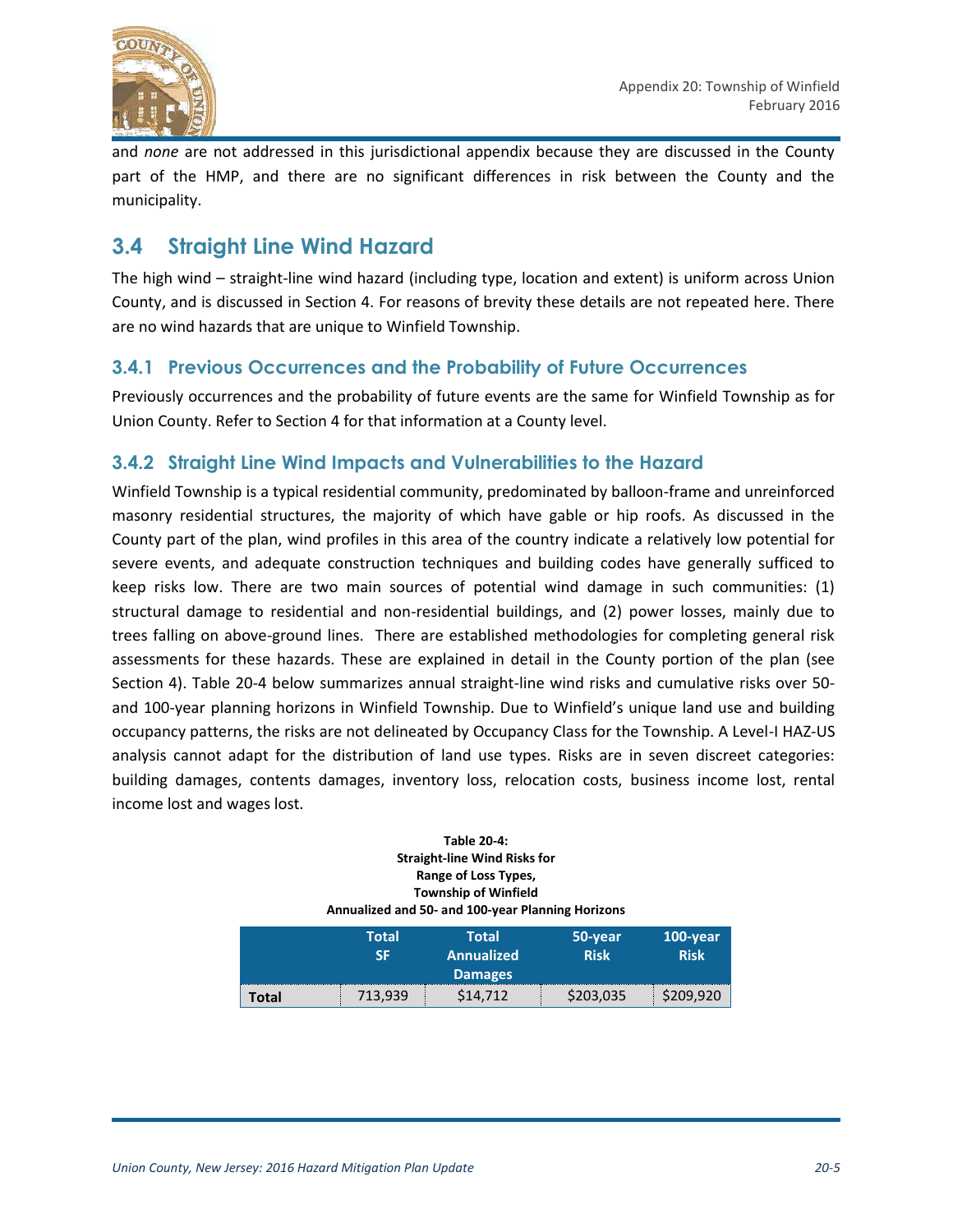

The next table shows power loss risks in Winfield Township, again annualized and for 50- and 100-year planning horizons. The methodology for these calculations (and additional jurisdiction-level data) can be found in Section 4 of the County plan.

| <b>Period</b>             | <b>Risk</b><br>Value |
|---------------------------|----------------------|
| Annual                    | \$20,193             |
| 50-year planning horizon  | \$278,678            |
| 100-year planning horizon | \$288.139            |

#### **Table 20-5: Power Loss Horizons**

### **3.5 Winter Weather Hazard in the Community**

Because the hazards severe storm – winter weather, ice storms and extreme temperatures – cold are closely related, they are combined in this subsection of the appendix. Severe storms and winter weather risks are discussed in detail in Section 4 of the County portion of this mitigation plan. There are no significant differences in the type, location or extent of this hazard between the County and Winfield Township, and there are no aspects of the hazard that are unique to this jurisdiction.

#### **3.5.1 Previous Occurrences and the Probability of Future Occurrences**

Previous occurrences of the severe storm-winter weather/ice storm/extreme temperature - cold hazards are discussed in detail in the County portion of this hazard mitigation plan (see Section 4), and for reasons of brevity are not repeated here. There are no meaningful differences between the County as a whole versus Winfield Township with regard to occurrences or the future probability of these hazards.

#### **3.5.2 Severe Storm – Winter Weather Impacts and Vulnerabilities to the Hazard**

The impacts from these three hazards in Winfield Township are substantially similar to the County as a whole, and include lost productivity, traffic accidents, downed trees (and related power losses), medical events (such as heart attacks), and hypothermia (which rarely causes any significant or longterm problems). The community has no unique or pronounced vulnerabilities to these hazards. Like most established communities, over time Winfield Township has adapted its systems and infrastructure to minimize the effects of cold weather and associated meteorological effects. In rare cases, buildings may experience structural problems due to snow loads, and public or private infrastructure may fail due to freezing. However, these problems are usually minor and are addressed by private citizens (through their own work, or via insurance proceeds) or by the government in the case of infrastructure.

Perhaps the most significant potential impacts of winter weather are traffic accidents (with related injuries and fatalities), and power losses from ice and downed trees. For the most part, damage to vehicles is addressed via private insurance, records of which are proprietary. However, there are national statistics regarding injuries and deaths related to such weather. Local values for injuries and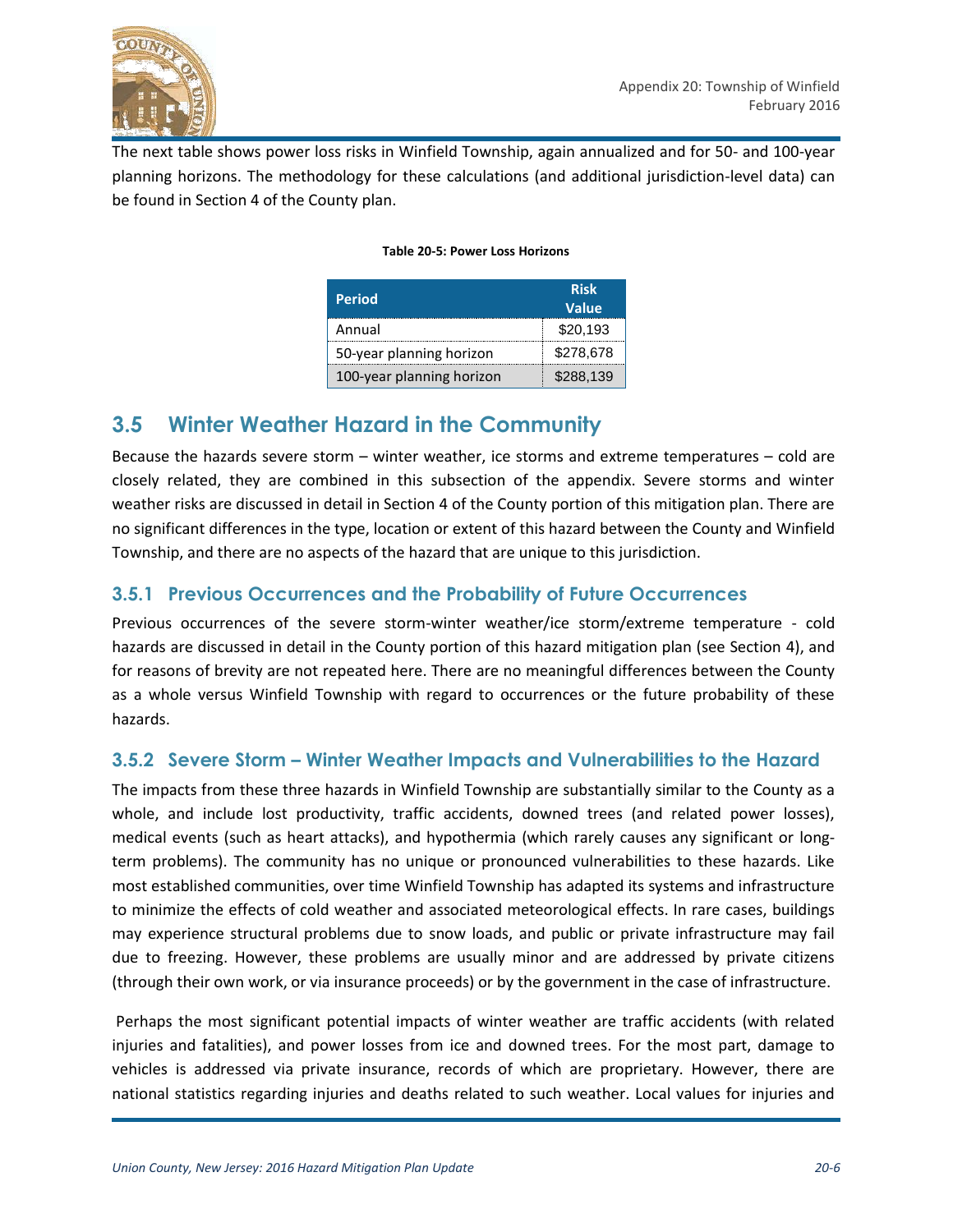

deaths can be deduced from national statistics. Figures for Winfield Township are displayed in the table below. Refer to the County portion of this mitigation plan for source citations and an explanation of the methodology.

An additional source of risk from cold and winter weather is hypothermia deaths. Although the risk from this hazard is relatively small, it can nevertheless be calculated by deduction from national statistics. Annual deaths nationwide were obtained from a U.S. Centers for Disease Control report (National Health Statistics Reports, Deaths Attributed to Heat, Cold and Other Weather Events in the United States, 2006-2010). Sergeant Frank D. Mazzarella, OEM Coordinator, stated that although there is risk with Severe Storms, there have been no deaths related to this hazard.

|                                 | Injuries (combined) | <b>Deaths</b> |
|---------------------------------|---------------------|---------------|
| Snow/sleet                      | \$202.036           | \$22.943      |
| Icy pavement                    | \$157,185           | \$17,305      |
| Snow/sleet                      | \$151,508           | \$15,246      |
| Total annual risk (all hazards) | \$510,729           | \$55,494      |
| 50-year risk                    | \$7,048,065         | \$765,816     |
| 100-year risk                   | \$7,288,107         | \$791,898     |

#### **Table 20-6: Winter Storm-related Risks (traffic injuries and fatalities), Winfield Township 50- and 100-year Planning Horizons**

| Table 20-7:                                 |
|---------------------------------------------|
| Risks from Hypothermia Winfield Township    |
| Annual, 50-, and 100-year Planning Horizons |

| 2010 Population | $\%$ of US $^{\prime}$ | <b>Annual Death S</b> | 50-year Horizon | <b>100-year Horizon</b> |
|-----------------|------------------------|-----------------------|-----------------|-------------------------|
| .471            | 0.0005%                | \$39.693              | \$547,764       | \$566.420               |

## **3.6 Extreme Temperature – Heat Hazard**

#### **3.6.1 Type, Location and Extent**

Heat risks are discussed in detail in Section 4 of the County portion of this mitigation plan. There are no significant differences in the type, location or extent of this hazard between the County and Winfield Township, and there are no aspects of the hazard that are unique to this jurisdiction.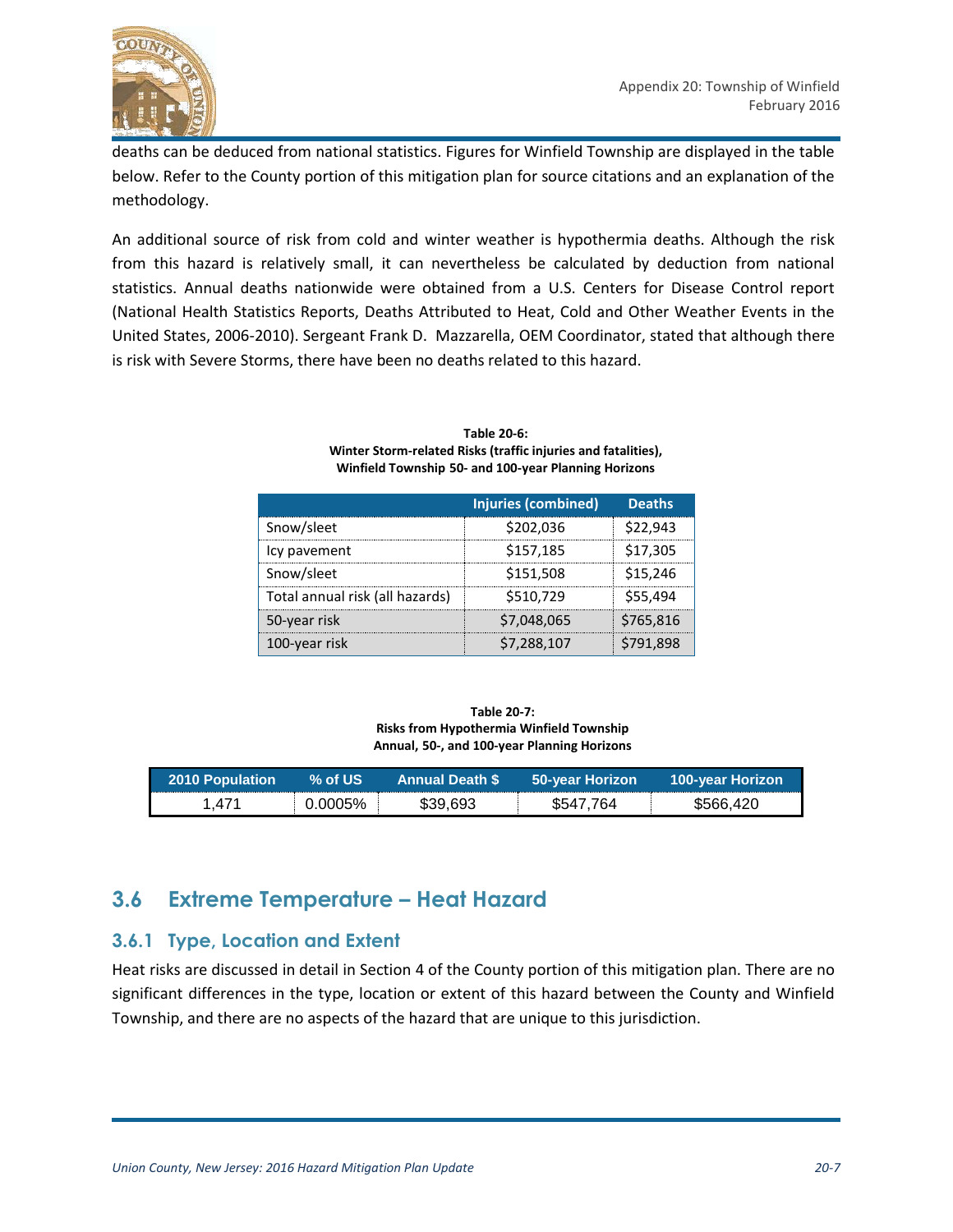

### **3.6.2 Previous Occurrences and the Probability of Future Occurrences**

Previous occurrences of the heat hazard are discussed in detail in the County portion of this hazard mitigation plan (see Section 4), and for reasons of brevity are not repeated here. There are no meaningful differences between the County as a whole versus Winfield Township with regard to occurrences or the future probability of this hazard.

### **3.6.3 Heat Impacts and Vulnerabilities to the Hazard**

Heat impacts in Winfield Township are substantially similar to the County as a whole. There are various potential impacts from this hazard, including stresses on electrical systems, damage to infrastructure such as roads, and illness/death. There are no reliable data related to the first two effects, but there is some information related to deaths from heat-related hazards from a U.S. Centers for Disease Control report (National Health Statistics Reports, Deaths Attributed to Heat, Cold and Other Weather Events in the United States, 2006-2010.). As explained in the County portion of this mitigation plan, national-level data about such deaths were scaled to the local level by population.

## **3.7 Drought Hazard in the Community**

### **3.7.1 Type, Location and Extent**

Drought risks are discussed in detail in Section 4 of the County portion of this mitigation plan. There are no significant differences in the type, location or extent of this hazard between the County and Winfield Township, and there are no aspects of the hazard that are unique to this jurisdiction.

#### **3.7.2 Previous Occurrences and the Probability of Future Occurrences**

Previous occurrences of the drought hazard are discussed in detail in the County portion of this hazard mitigation plan (see Section 4), and for reasons of brevity are not repeated here. There are no meaningful differences between the County as a whole versus Winfield Township with regard to occurrences or the future probability of this hazard.

#### **3.7.3 Drought Impacts and Vulnerabilities to the Hazard**

The community has no unique or pronounced vulnerabilities to this hazard. Like most established communities, over time Winfield Township has adapted its systems and infrastructure to minimize the effects of drought.

## **3.8 Hazard in the Community**

#### **3.8.1 Type, Location and Extent**

Lightning weather risks are discussed in detail in Section 4 of the County portion of this mitigation plan. There are no significant differences in the type, location or extent of this hazard between the County and Winfield Township, and there are no aspects of the hazard that are unique to this jurisdiction.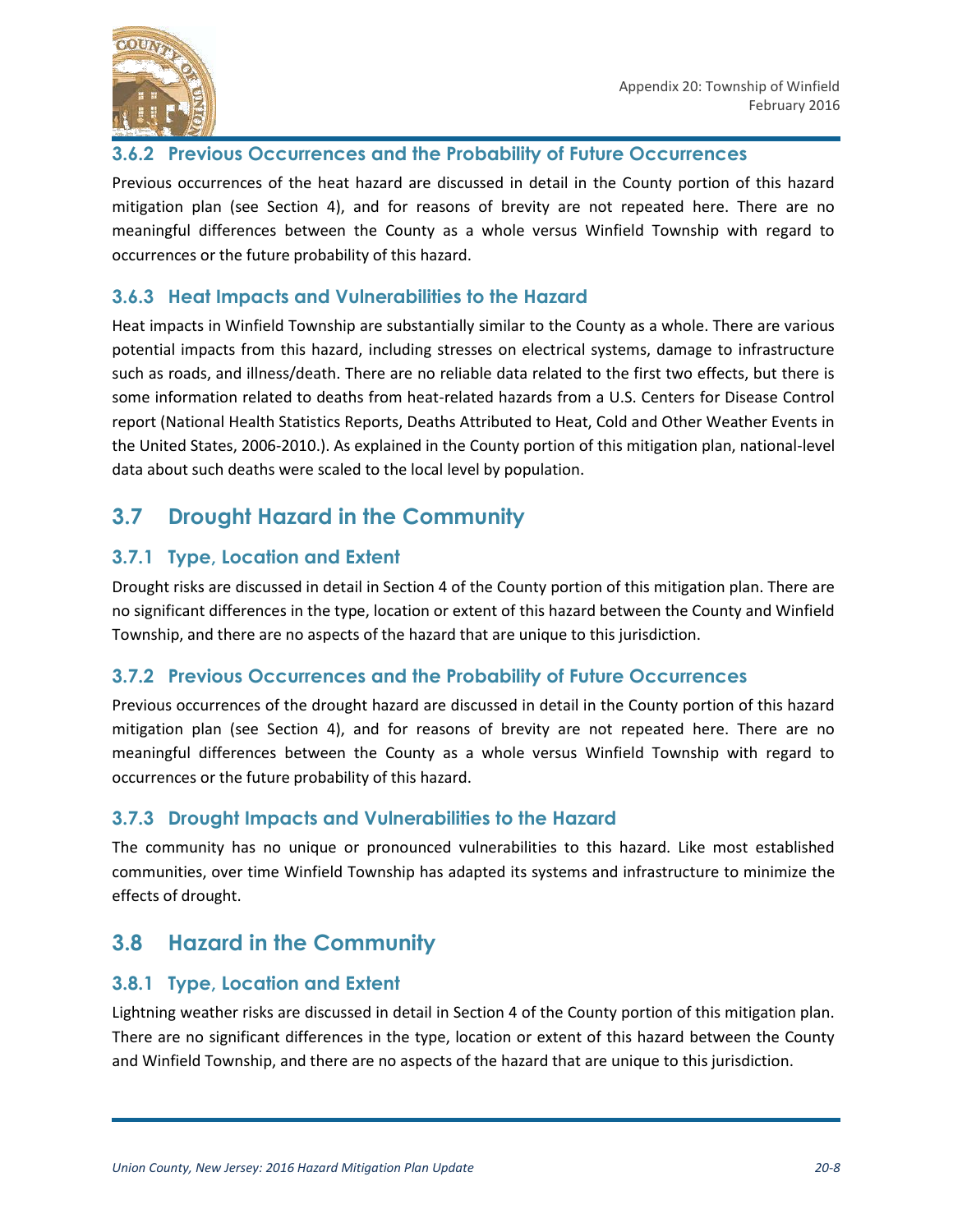

#### **3.8.2 Previous Occurrences and the Probability of Future Occurrences**

Previous occurrences of the lightning hazard are discussed in detail in the County portion of this hazard mitigation plan (see Section 4), and for reasons of brevity are not repeated here. There are no meaningful differences between the County as a whole versus Winfield Township with regard to occurrences or the future probability of this hazard.

### **3.8.3 Lightning Impacts and Vulnerabilities to the Hazard**

Lightning impacts in Winfield Township are substantially similar to the County as a whole. These include occasional impacts on electrical systems, and (very infrequently) damage to structures. The most common impact is damage to trees. The community has no unique or pronounced vulnerabilities to lightning, but it is possible to complete a basic quantitative estimate of potential risks from lightning deaths and damages based on open source information found in a publication entitled Lightning Fires and Lightning Strikes (Marty Ahrens, June 2013; National Fire Protection Association, Fire Analysis and Research Division). The County portion of this hazard mitigation plan includes citations and further discussion of the methodology and figures (See Section 4). The table below provides estimated risks in Winfield Township from lightning deaths and damages based on statistics described in this publication.

| <b>Table 20-8</b>                          |
|--------------------------------------------|
| Lightning-related Risks, Union Township    |
| Annual, 50- and 100-year Planning Horizons |

| <b>Horizon</b> | <b>Deaths</b> | <b>Damages</b> |
|----------------|---------------|----------------|
| Annual risk    | S814          | 525            |
| 50-year risk   | 11 739        | .240           |
| 100-year risk  |               | 7 486          |

## **3.9 Public and Critical Facilities**

The Township of Winfield has no critical facilities within the Special Flood Hazard Area. There has been minimal basement flooding in the municipal building in previous high rain events.

| <b>Facility</b>                                        | <b>Address</b>           |
|--------------------------------------------------------|--------------------------|
| Municipal Building                                     | 12 Gulfstream Avenue     |
| Winfield Fire Department and Ambulance Squad           | 12 1/2 Gulfstream Avenue |
| Winfield Mutual Housing Corporation (Possible shelter) | 1 Roosevelt Drive        |
| James F. Buckle Center (Senior Center)                 | 25 1/2 Wavecrest Avenue  |
| Winfield Elementary School (Possible Shelter Location) | 7 1/2 Gulfstream Avenue  |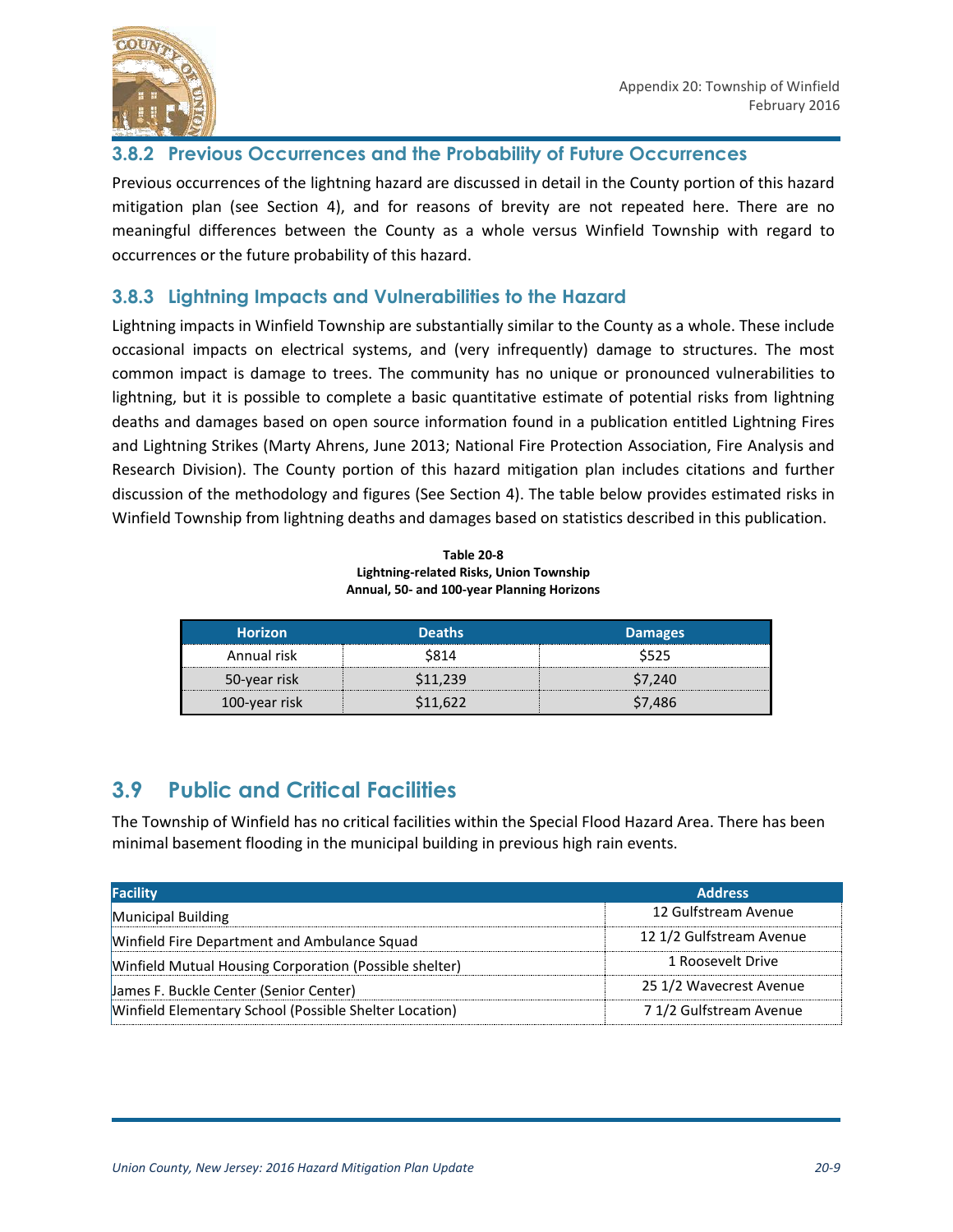



# **4. Township of Winfield Mitigation Strategy**

This section contains hazard mitigation goals, objectives, and action items for the Township of Winfield. The goals are similar to the goals outlined in the County plan, but the objectives are adjusted for the jurisdiction. The definitions for these terms can be found in Section 5 of the Union County Plan Update.

## **4.1 Goals**

- Goal 1: Improve **LOCAL KNOWLEDGE** about the potential impacts of hazards, and the identification of specific measures that can be taken to reduce their impacts
- Goal 2: Improve **DATA COLLECTION, USE, AND SHARING** to reduce the impacts of hazards
- Goal 3: Improve **CAPABILITIES, COORDINATION, AND OPPORTUNITIES** to plan and implement risk reduction projects, programs, and activities
- Goal 4: Pursue a range of **MITIGATION OPPORTUNITIES**, including addressing NFIP repetitive and severe repetitive loss properties, and reducing risk to public properties and infrastructure

## **4.2 Objectives**

- Objective 1.A: Increase risk awareness among officials and citizens.
- Objective 1.B: Maintain and improve jurisdiction-level awareness regarding funding opportunities for mitigation, including that provided by FEMA and other federal and State agencies.
- Objective 2.A: Improve the availability and accuracy of risk- and mitigation-related data at the local level, as the basis for planning and development of risk-reduction activities.
- Objective 2.B: Ensure that government officials and local practitioners have accurate and current information about best practices for hazard mitigation planning, project identification, and implementation.
- Objective 2.C: Develop and maintain detailed data about critical facilities, as the basis for risk assessment and development of mitigation options.
- Objective 3.A: Continue support of hazard mitigation planning, project identification, and implementation at the municipal level.
- Objective 3.B: Continue close coordination with the County in a range of risk-related areas, such as mitigation planning, development of hazard mitigation projects, etc.
- Objective 3.C: Enter the National Flood Insurance Program.
- Objective 3.D: Work towards increasing the integration of mitigation principles and activities in a range of local regulations, plans, ordinances and activities.
- Objective 3.E: Maintain and improve coordination with surrounding communities with regard to understanding and reducing risks.
- Objective 4.A: Facilitate development and timely submittal of project applications meeting state and federal guidelines for funding (1) for RL and SRL properties and (2) for hardening/retrofitting infrastructure that is at the highest risk.
- Objective 4.B: Maintain and enhance local planning and regulatory standards related to future development and investments.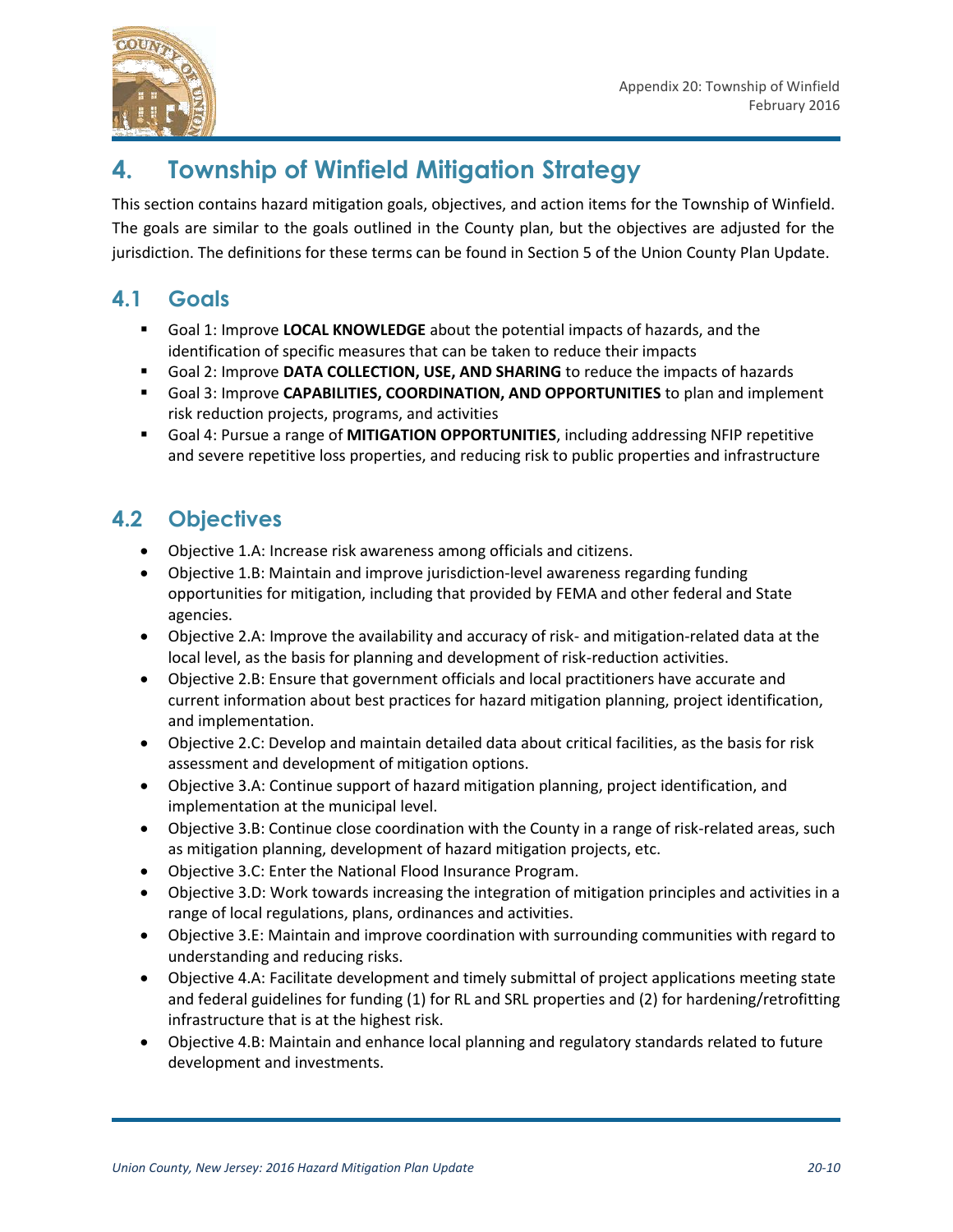

# **4.3 Mitigation Strategy**

### **4.3.1 Existing Strategies**

The table below lists prioritized mitigation projects and actions identified by the Township of Winfield..

| <b>Mitigation</b><br>Action,<br>Program, or<br><b>Project</b> | <b>Hazard</b> | <b>Priority</b> | <b>Implementation</b><br><b>Mechanism</b> | <b>Responsible</b><br><b>Party</b> | Project<br><b>Duration</b> | <b>Estimated</b><br>Cost | <b>Current Status</b> |
|---------------------------------------------------------------|---------------|-----------------|-------------------------------------------|------------------------------------|----------------------------|--------------------------|-----------------------|
| Conduct all-                                                  | All           | High            | Emergency                                 | <b>OEM</b>                         | <b>One</b>                 | <b>Staff Time</b>        | Ongoing-the           |
| hazards public                                                |               |                 | Management                                | Coordinator,                       | Year                       |                          | Township              |
| education and                                                 |               |                 |                                           | in                                 |                            |                          | continues to          |
| outreach                                                      |               |                 |                                           | coordination                       |                            |                          | work with             |
| program for                                                   |               |                 |                                           | with SCOEM                         |                            |                          | residents in          |
| hazard                                                        |               |                 |                                           |                                    |                            |                          | response and          |
| mitigation and                                                |               |                 |                                           |                                    |                            |                          | preparation for       |
| preparedness.                                                 |               |                 |                                           |                                    |                            |                          | storm events          |

### **4.3.2 Future Strategies**

| <b>Mitigation Action,</b><br><b>Program, or Project</b> | <b>Hazard</b> | <b>Priority</b> | <b>Projected</b><br><b>Resources</b> | <b>Responsible</b><br><b>Party</b> | <b>Target</b><br><b>Start</b><br><b>Date</b> | <b>Project</b><br><b>Duration</b> | <b>Estimated</b><br>Cost |
|---------------------------------------------------------|---------------|-----------------|--------------------------------------|------------------------------------|----------------------------------------------|-----------------------------------|--------------------------|
| Add NIXLE as                                            | All           | High            | Existing                             | <b>OEM</b>                         | 2016                                         | 1 <sub>yr</sub>                   | \$0.00                   |
| emergency                                               |               |                 | municipal                            |                                    |                                              |                                   |                          |
| messaging system                                        |               |                 | resources                            |                                    |                                              |                                   |                          |
| Work with Winfield                                      | Extreme       | Medium          | Existing                             | OEM/                               | 2015                                         | 2 yr                              | \$0.00                   |
| <b>Mutual Housing</b>                                   | temp/Severe   |                 | municipal                            | Administration                     |                                              |                                   |                          |
| Corporation about                                       | Weather       |                 | resources                            |                                    |                                              |                                   |                          |
| developing MOUs for                                     |               |                 |                                      |                                    |                                              |                                   |                          |
| sheltering options                                      |               |                 |                                      |                                    |                                              |                                   |                          |
| Generator for                                           | Extreme       | High            | Existing                             | OEM/                               | 2016                                         | $2-5$ yr                          | 650,000                  |
| <b>Community Center</b>                                 | temp/Severe   |                 | State and                            | Administration                     |                                              |                                   |                          |
|                                                         | Weather       |                 | Federal                              |                                    |                                              |                                   |                          |
|                                                         |               |                 | Grant                                |                                    |                                              |                                   |                          |
|                                                         |               |                 | Programs                             |                                    |                                              |                                   |                          |
| Investigate                                             | Winter        | High            | Existing                             | OEM/                               | 2015                                         | 1 <sub>yr</sub>                   | Staff time               |
| alternative snow                                        | <b>Storms</b> |                 | municipal                            | Administration                     |                                              |                                   |                          |
| removal strategies                                      |               |                 | resources                            |                                    |                                              |                                   |                          |
| Ensure all critical                                     | Extreme       | High            | Existing                             | OEM/                               | 2016                                         | $2-5$ yrs                         | varies                   |
| facilities in EOP have                                  | temp/Severe   |                 | State and                            | Administration                     |                                              |                                   |                          |
| generators or                                           | Weather       |                 | Federal                              |                                    |                                              |                                   |                          |
| connections for                                         |               |                 | Grant                                |                                    |                                              |                                   |                          |
| portable generators                                     |               |                 | Programs                             |                                    |                                              |                                   |                          |
| Explore and upgrade                                     | Extreme       | Medium          | Existing                             | OEM/                               | 11/2016                                      | 1 year                            | Pending                  |
| facilities for potential                                | temp/Severe   |                 | State and                            | Administration                     |                                              |                                   |                          |
| heating and cooling                                     | Weather       |                 | Federal                              |                                    |                                              |                                   |                          |
| centers (senior center                                  |               |                 | Grant                                |                                    |                                              |                                   |                          |
| or community center)                                    |               |                 | Programs                             |                                    |                                              |                                   |                          |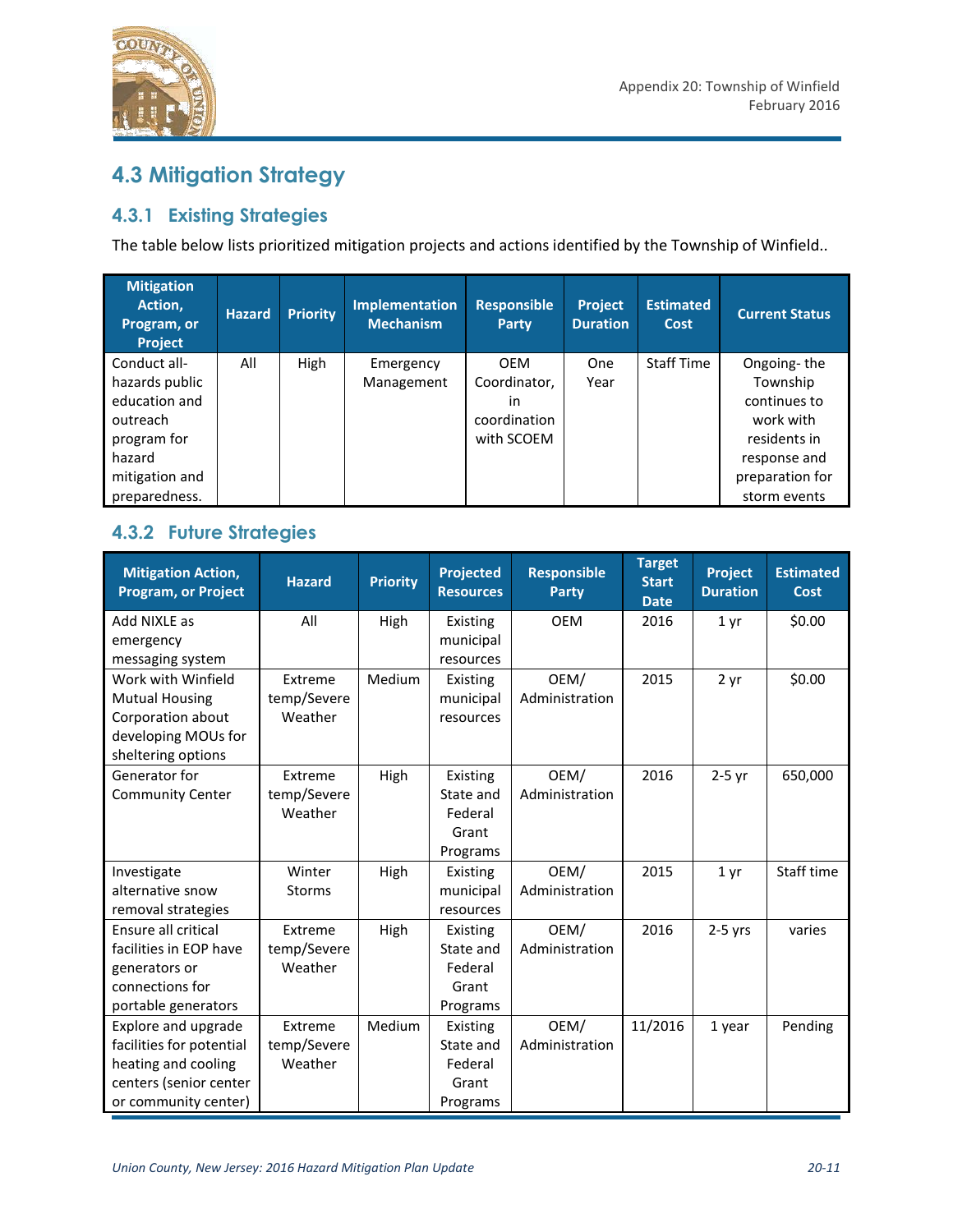

| <b>Mitigation Action,</b><br><b>Program, or Project</b> | <b>Hazard</b> | <b>Priority</b> | <b>Projected</b><br><b>Resources</b> | <b>Responsible</b><br>Party | <b>Target</b><br><b>Start</b><br><b>Date</b> | Project<br><b>Duration</b> | <b>Estimated</b><br>Cost |
|---------------------------------------------------------|---------------|-----------------|--------------------------------------|-----------------------------|----------------------------------------------|----------------------------|--------------------------|
| Generator for                                           | Extreme       | Medium          | Existing                             | OEM/                        | 2017                                         | $2-5$ yr                   | 650,000                  |
| Winfield Elementary                                     | temp/Severe   |                 | State and                            | Administration              |                                              |                            |                          |
| School                                                  | Weather       |                 | Federal                              |                             |                                              |                            |                          |
|                                                         |               |                 | Grant                                |                             |                                              |                            |                          |
|                                                         |               |                 | Programs                             |                             |                                              |                            |                          |
| Install back-up power                                   | Extreme       | High            | Existing                             | <b>OEM</b>                  | 2016                                         | $1-3$ yr                   | 200,000                  |
| source for                                              | temp/Severe   |                 | State and                            |                             |                                              |                            |                          |
| communications                                          | Weather       |                 | Federal                              |                             |                                              |                            |                          |
| repeater                                                |               |                 | Grant                                |                             |                                              |                            |                          |
|                                                         |               |                 | Programs                             |                             |                                              |                            |                          |
| Join the NFIP                                           | Flood         | Medium          | Existing                             | <b>OEM</b>                  | 2017                                         | $1-3$ yr                   | \$0.00                   |
|                                                         |               |                 | municipal                            |                             |                                              |                            |                          |
|                                                         |               |                 | resources                            |                             |                                              |                            |                          |
| <b>Explore mitigation</b>                               | Flood         | <b>Medium</b>   | Existing                             | <b>OEM</b>                  | 2016                                         | 2 yr                       | <b>Staff</b>             |
| strategies for poor                                     |               |                 | State and                            |                             |                                              |                            | resources                |
| drainage in low-lying                                   |               |                 | Federal                              |                             |                                              |                            |                          |
| areas                                                   |               |                 | Grant                                |                             |                                              |                            |                          |
|                                                         |               |                 | Programs                             |                             |                                              |                            |                          |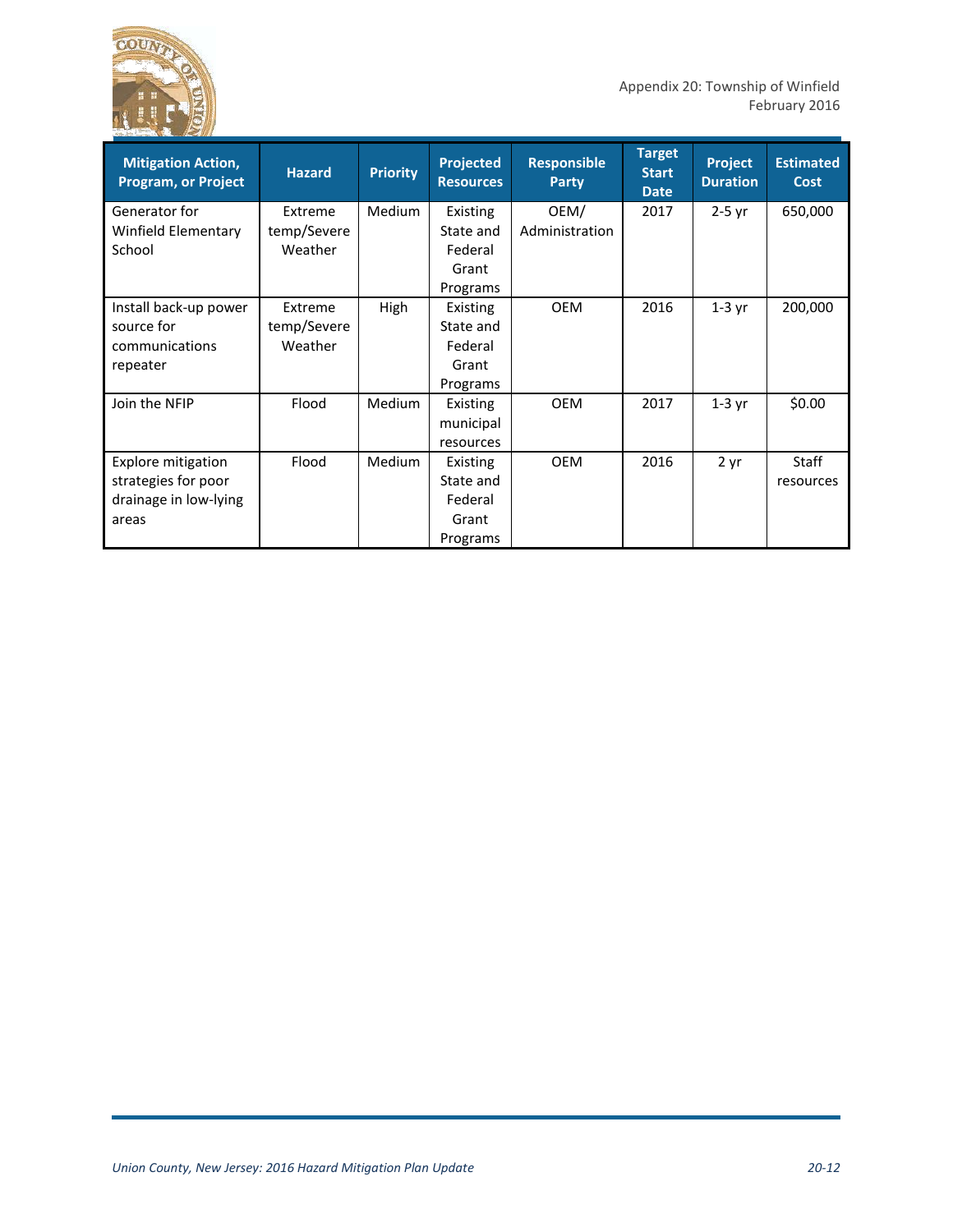

### **4.4 Capability Assessment**

As part of this plan update each town self-assessed their existing planning and regulatory tools, communication and emergency response capabilities, staff and personnel, and their capabilities to leverage municipal funds to achieve hazard mitigation planning objectives. This capability assessment should be updated as part of the ongoing maintenance process.

### **4.4.1 Planning and Regulatory**

| <b>Tool</b>                                                              | Township Has (y/n)             |
|--------------------------------------------------------------------------|--------------------------------|
| Zoning Ordinance                                                         | N                              |
| <b>Subdivision Ordinance</b>                                             | N                              |
| Flood Damage Prevention Ordinance (per NFIP)                             | N – No flood risk; not in NFIP |
| Special Purpose Ordinances (e.g. wetlands, critical or sensitive areas)  |                                |
| Stormwater Management Plan/Ordinance                                     | γ                              |
| Comprehensive Plan / Master Plan                                         | γ                              |
| Capital Improvements Plan                                                | N                              |
| Site Plan Review Requirements                                            | N                              |
| <b>Habitat Conservation Plan</b>                                         | N                              |
| Economic Development Plan                                                | N                              |
| Local EOP                                                                | Υ                              |
| Continuity of Operations Plan                                            | Υ                              |
| Post Disaster Recovery Plan or Ordinance                                 | Ν                              |
| <b>Wildfire Protection Plan</b>                                          | N                              |
| Real Estate Disclosure req.                                              | N                              |
| Other (e.g. steep slope ordinance, local waterfront revitalization plan) | N                              |
| Freeboard                                                                | N                              |
| <b>Cumulative Substantial Damages</b>                                    | N                              |
| Shoreline Management Plan                                                | N/A                            |

### **4.4.2 Communication and Emergency Response**

|                                       | Does the Township have this<br>(y/n) |
|---------------------------------------|--------------------------------------|
| Outdoor warning system                |                                      |
| <b>Nixle</b>                          |                                      |
| Auto-Dialer/Reverse 911/Emailer       |                                      |
| Social Media                          |                                      |
| Website Updates                       |                                      |
| <b>Other Emergency Communications</b> |                                      |
| <b>Mutual Aid Agreements</b>          |                                      |
| <b>Emergency Operations Center</b>    |                                      |
| <b>Evacuation Vehicles</b>            |                                      |
| Swift-water rescue                    |                                      |
| Shallow water boats                   |                                      |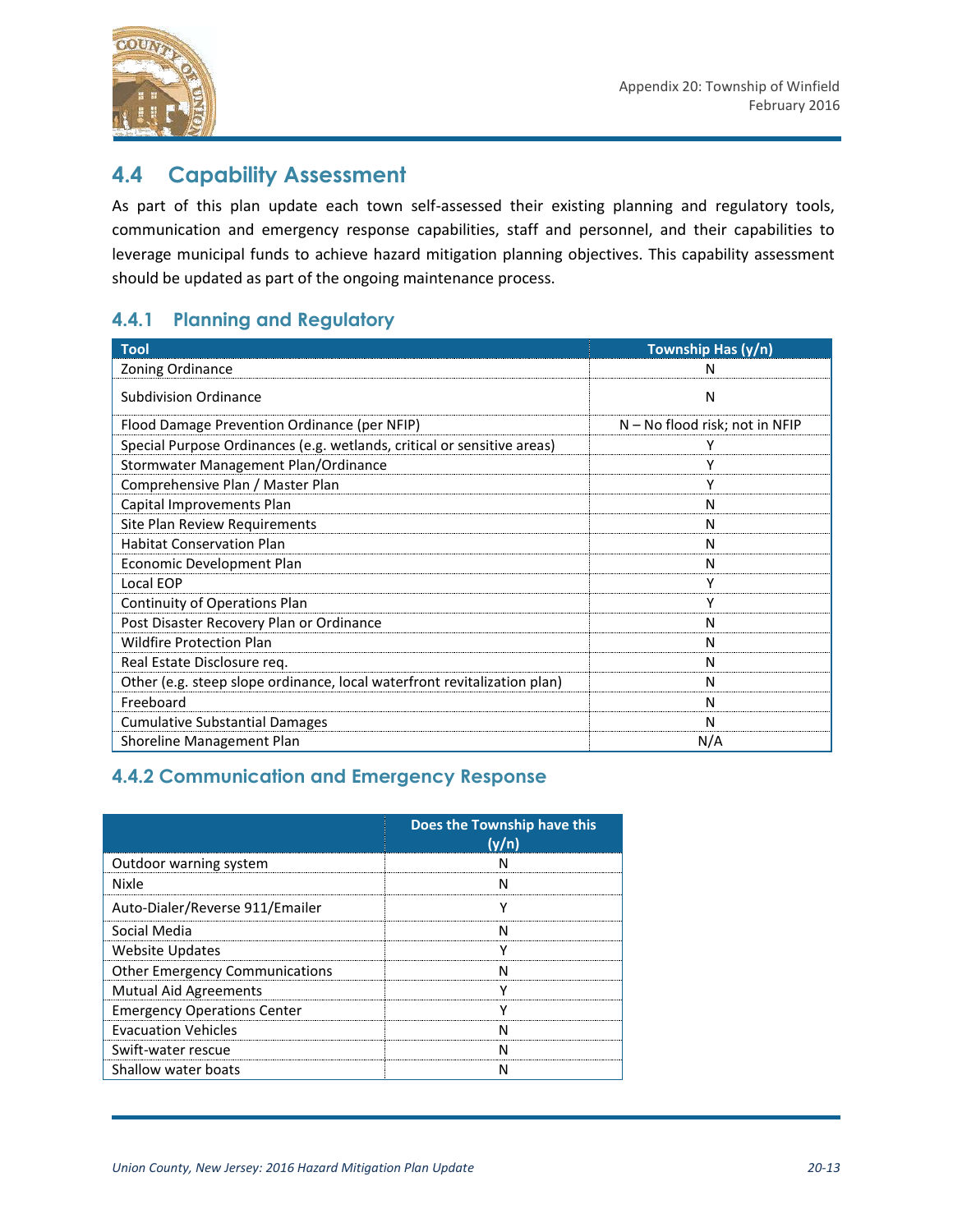

### **4.4.3 Staff/Personnel**

|                                                                                                                | Does this Borough Township have<br>this expertise on staff? |  |  |
|----------------------------------------------------------------------------------------------------------------|-------------------------------------------------------------|--|--|
| Staff with expertise or training in benefit/cost analysis                                                      | N                                                           |  |  |
| Grant Writer(s)                                                                                                | N                                                           |  |  |
| <b>Emergency Manager</b>                                                                                       | ۷                                                           |  |  |
| Professionals trained in conducting damage                                                                     | Υ                                                           |  |  |
| assessments                                                                                                    |                                                             |  |  |
| Scientist familiar with natural hazards in the municipality.                                                   | N                                                           |  |  |
| Personnel skilled or trained in "GIS" applications                                                             | N                                                           |  |  |
| Surveyor(s)                                                                                                    | N                                                           |  |  |
| NFIP Floodplain Administrator                                                                                  | N                                                           |  |  |
| Planner(s) or Engineer(s) with knowledge of land development and land                                          | ۷                                                           |  |  |
| management practices                                                                                           |                                                             |  |  |
| Engineer(s) or Professional(s) trained in construction practices related to<br>buildings and/or infrastructure | ۷                                                           |  |  |

## **4.4.4 Fiscal Capabilities**

| <b>Fiscal Mechanism</b>                                                         | Does the Township have this capability? |
|---------------------------------------------------------------------------------|-----------------------------------------|
| Community development Block Grants (CDBG)                                       |                                         |
| Capital Improvements Project Funding                                            | N                                       |
| Authority to Levy Taxes for specific purposes                                   |                                         |
| User fees for water, sewer, gas or electric service                             | N                                       |
| Impact Fees for homebuyers or developers of new<br>development/homes            | N                                       |
| Incur debt through general obligation bonds                                     |                                         |
| Incur debt through special tax bonds                                            | N                                       |
| Incur debt through private activity bonds                                       | N                                       |
| Withhold public expenditures in hazard-prone areas mitigation grant<br>programs | N                                       |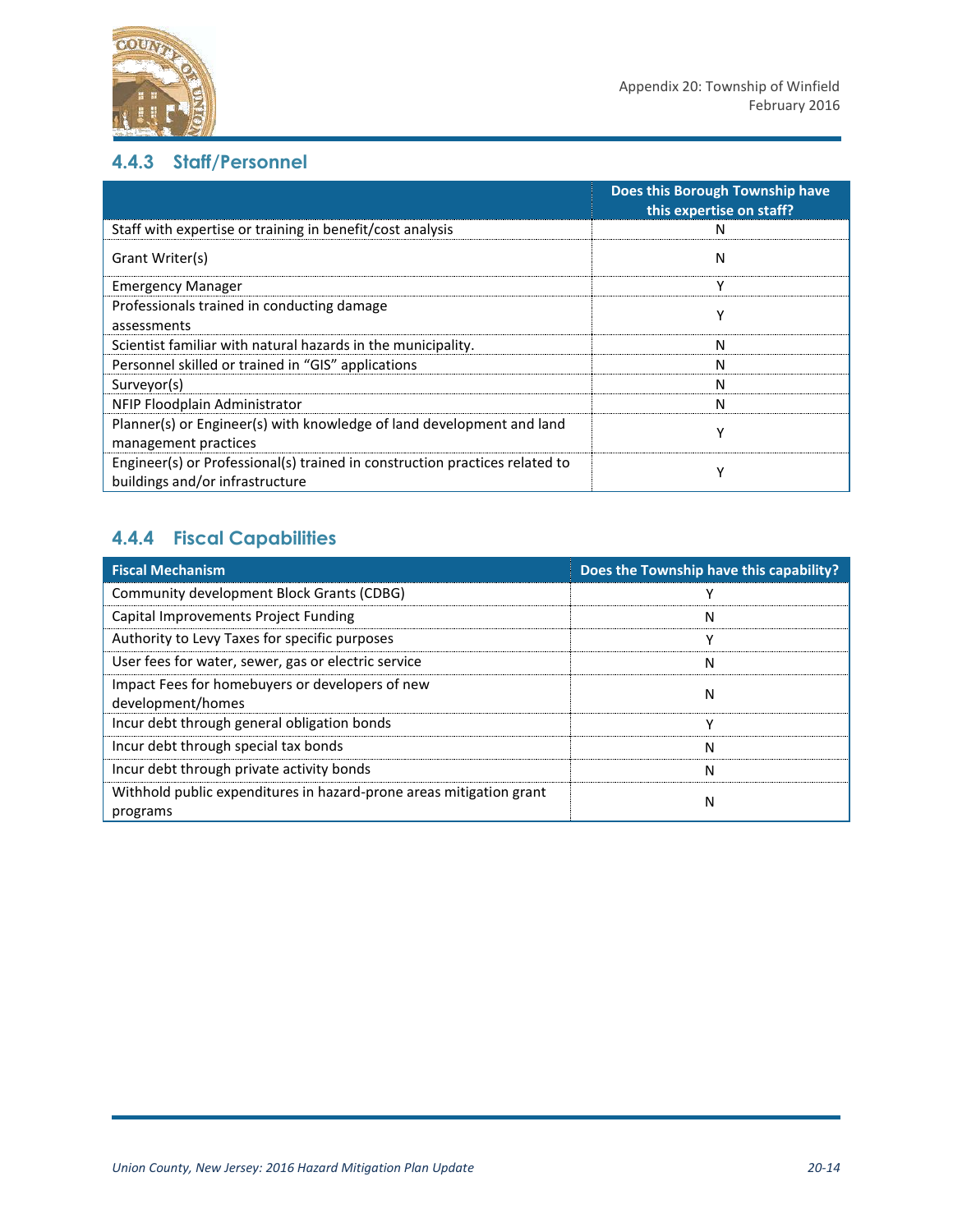

# **5. Plan Maintenance and Adoption**

### **5.1 Plan Maintenance**

The Township of Winfield will review this Appendix of the County's hazard mitigation plan appendix each year and give the County's HMP Coordinator an annual progress report. The OEM Coordinator is responsible for convening the LPC, initiating the plan review, and submitting the annual progress report. The LPC may use worksheets #1 and #3 in the FEMA 386-4 guidance document, to facilitate the review and progress report. FEMA guidance worksheets are provided in Appendix G. Local progress reports shall be provided to the County HMP Coordinator at least two weeks prior to the annual plan review meeting.

Additionally, the LPC will convene and review the plan when major hazard events impact the jurisdiction, potentially yielding opportunities for mitigation grant funding, or when new information suggests that plan elements do not accurately reflect the community's risk or its mitigation priorities.

If necessary, the OEM Coordinator will convene a meeting of the LPC to review and approve all changes. The Township retains the discretion to implement minor changes to the document without formal procedures involving the Township Committee subject to local policies and regulations.

In addition to the annual progress report, the Township of Winfield will provide Union County with a copy of the written notice of any changes to the jurisdictional appendix at the time such changes are implemented.

The LPC shall document, as needed and appropriate:

- Hazard events and losses in Winfield and the effects that mitigation actions have had on impacts and losses,
- Progress on the implementation of mitigation actions, including efforts to obtain outside funding for projects,
- Any obstacles or impediments to the implementation of actions,
- Additional mitigation actions believed to be appropriate and feasible,
- Any changes to local capabilities,
- Efforts to integrate the information included in this plan into other local planning mechanisms including, but not limited to, the comprehensive plan, capital improvement planning, budgeting, zoning amendments, and variance approvals,
- All public and stakeholder input and comment on the Plan that has been received by the Township.
- Copies of any grant applications filed on behalf of the Township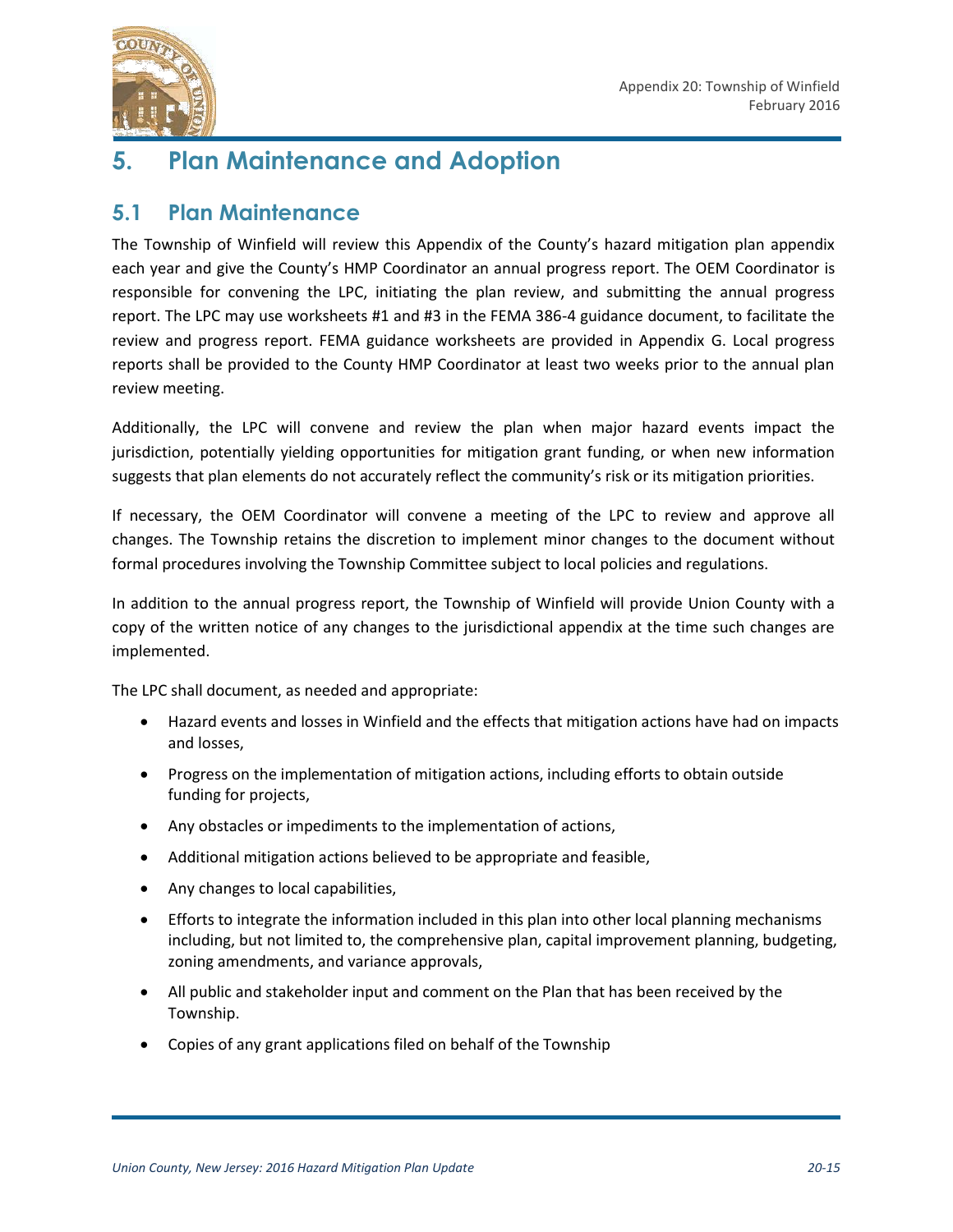

### **5.1.2 Continued Public Input**

The Township of Winfield is committed to incorporating public input into its ongoing hazard mitigation planning. The public will have an opportunity to comment on the Plan prior to any changes and during the 5-year plan update. The annual progress reports will be posted on the County mitigation website in addition to the adopted Plan. The Township will post a link to the plan from the municipal website.

All public comments and input on the plan will be recorded and addressed, as appropriate. Opportunity to comment on the plan will be provided directly through the County's website. Public comments can also be submitted in writing to the County's HMP Coordinator. All public comments shall be addressed to: Union County Office of Emergency Management c/o All Hazards Pre-disaster Mitigation Plan Coordinator 300 North Ave East, Westfield, NJ 07090.

The Township of Winfield's LPC shall ensure that:

- Copies of the latest approved Plan are available for review at Town Hall along with instructions to facilitate public input and comment on the Plan.
- Public notices are made as appropriate to inform the public of the availability of the Plan, particularly during Plan update cycles.
- For minor changes to this appendix, the Township of Winfield will post a notice on the Township's website and invite the public to review and comment.
- For major changes involving Township Committee approval, the Township will use its standard public notice procedures inviting the public to review the document and provide feedback.

### **5.2 Plan Integration**

The Hazard Mitigation Plan is a critical tool to help identify vulnerabilities and develop specific projects to reduce studied risk within the jurisdiction. However, it is not the only tool that may help minimize the impact of future hazard events on the people, infrastructure, and economy in the community. Using the data included in this Plan update to inform future updates of its Comprehensive Plan, Capital Improvement Planning and annual budget, stormwater management, zoning and code updates, and variance and subdivision applications will improve the resiliency of the community and reduce future risk to persons and property. All efforts to integrate the plan into other local mechanisms can be reported to the Plan Coordinator at each annual update.

### **5.3 Plan Adoption**

On *[insert date]* Union County submitted the initial draft of the 2016 Plan Update to NJOEM for review and comment. After addressing NJOEM comments in the document, the HMP was resubmitted for final consideration and approval by NJOEM and FEMA. FEMA approved the plan on *[insert date]*, and the Plan update was forwarded to the Union County Board of Chosen Freeholders for adoption, which occurred on [insert date].